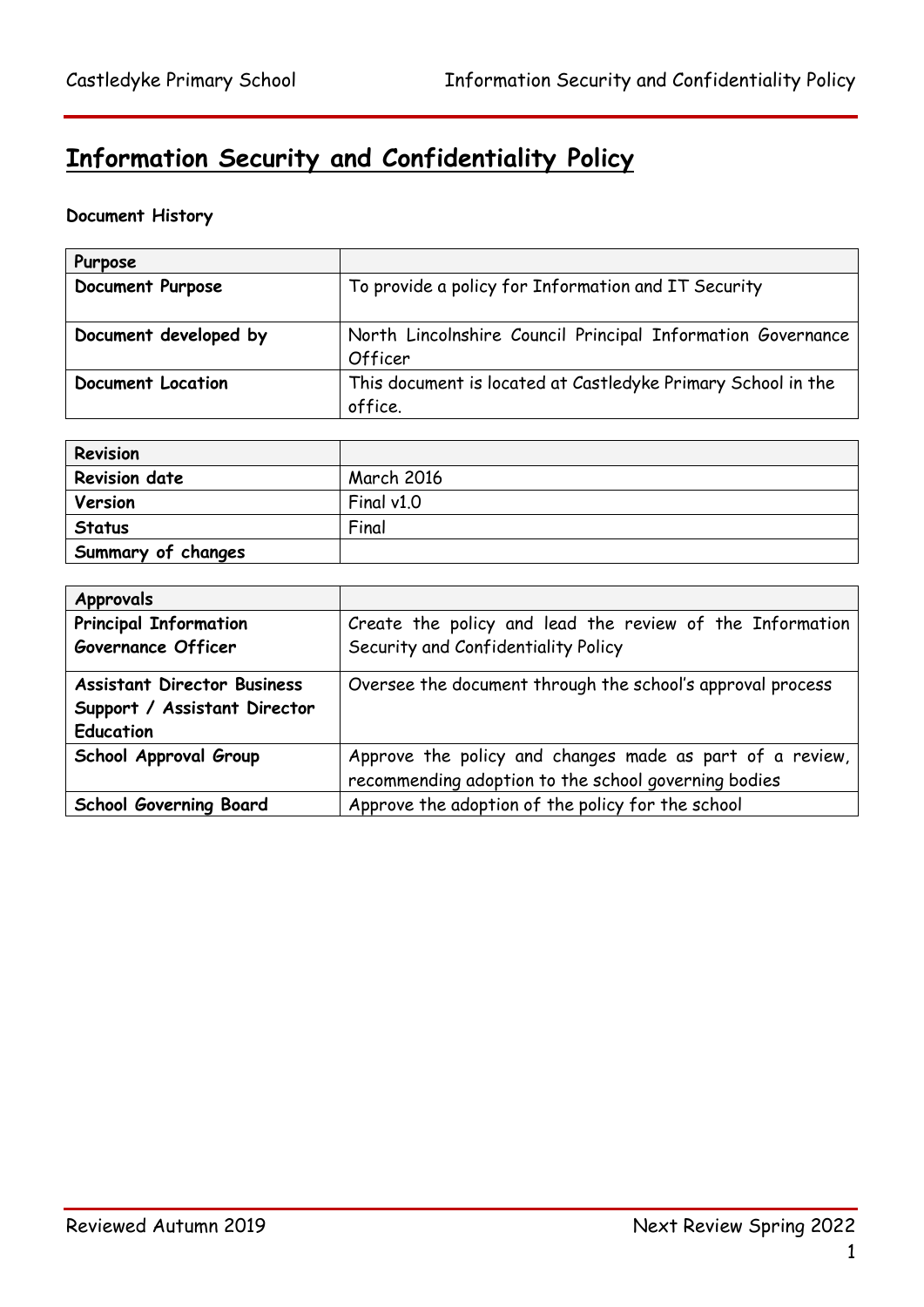| <b>CONTENT</b>                                                                                                                                                                                                                                                                   | <b>PAGE</b>                                                             |
|----------------------------------------------------------------------------------------------------------------------------------------------------------------------------------------------------------------------------------------------------------------------------------|-------------------------------------------------------------------------|
| Introduction                                                                                                                                                                                                                                                                     | 3                                                                       |
| Purpose                                                                                                                                                                                                                                                                          | 3                                                                       |
| Scope                                                                                                                                                                                                                                                                            | $\overline{4}$                                                          |
| Legal Framework                                                                                                                                                                                                                                                                  | 4                                                                       |
| <b>Technical Compliance</b>                                                                                                                                                                                                                                                      | $\overline{4}$                                                          |
| Linkages with other Policies                                                                                                                                                                                                                                                     | $\overline{4}$                                                          |
| Reporting Structures                                                                                                                                                                                                                                                             | $\overline{4}$                                                          |
| Data Protection Act 1998                                                                                                                                                                                                                                                         | 5                                                                       |
| Notification, Privacy Notices and Risk Assessments/Privacy Impact Assessments                                                                                                                                                                                                    | 5                                                                       |
| Security Incidents                                                                                                                                                                                                                                                               | 6                                                                       |
| Key Policies & Procedures<br>$\triangleright$ Home working/remote working<br>> Procurement of Services<br>$\triangleright$ Disposals<br>$\triangleright$ Systems and software<br>$\triangleright$ Information handling<br><b>Information Security Classification Scheme</b><br>➤ | 7<br>$\overline{7}$<br>$\overline{7}$<br>$\overline{7}$<br>8<br>8<br>11 |
| <b>Information Sharing</b>                                                                                                                                                                                                                                                       | 11                                                                      |
| Audit                                                                                                                                                                                                                                                                            | 11                                                                      |
| Monitoring and Review                                                                                                                                                                                                                                                            | 11                                                                      |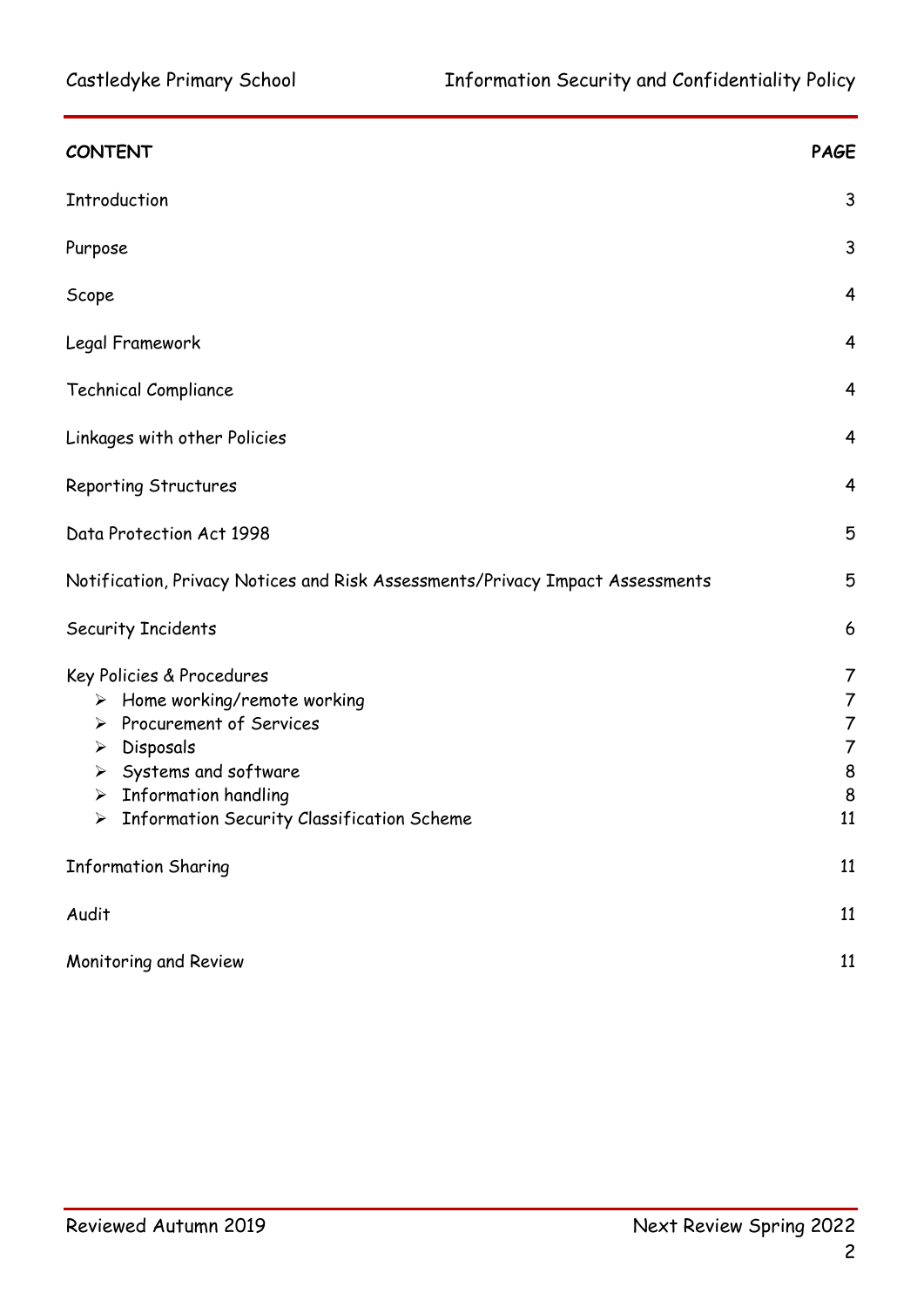### **1. Introduction**

Information stored and processed by the school is a valuable asset. Without adequate levels of protection, confidentiality, integrity and availability the school will not be able to fulfil its obligations including the provision of education and meeting legal and statutory requirements.

The school's information exists in many forms including:

- Hardcopy documents on paper and sent by fax
- Electronic information stored on computers, remote servers, mobile devices, tapes, microfilm, CDs, external disks and USB portable storage devices
- Verbal information (face to face conversations and over the telephone)

The school is committed to preserving the confidentiality, integrity and availability of information assets:

- For sound decision making
- To deliver quality education services to children and young people
- To comply with the law
- To protect the school's reputation as being professional and trustworthy
- To safeguard against fraudulent activity
- To keep children, staff and the school safe

This policy sets out the school's commitment to information security and confidentiality and provides the guidelines and frameworks for ensuring all forms of information, supporting systems and networks are protected from security threats such as malicious software, unauthorised access, computer misuse, information technology failures, human error and physical security threats.

#### **2. Purpose**

The purpose of this policy is to protect the school's information from all threats whether internal or external, deliberate or accidental. The policy sets out the controls and requirements that will protect a wide range of information that is generated, shared, maintained and ultimately destroyed or archived.

The purpose of Information security and confidentiality is to preserve an appropriate level of:

- **Confidentiality:** to prevent unauthorised disclosure of information
- **Integrity:** to prevent the unauthorised amendment or deletion of information
- **Availability:** to prevent the non-availability of information and the unauthorised withholding of it.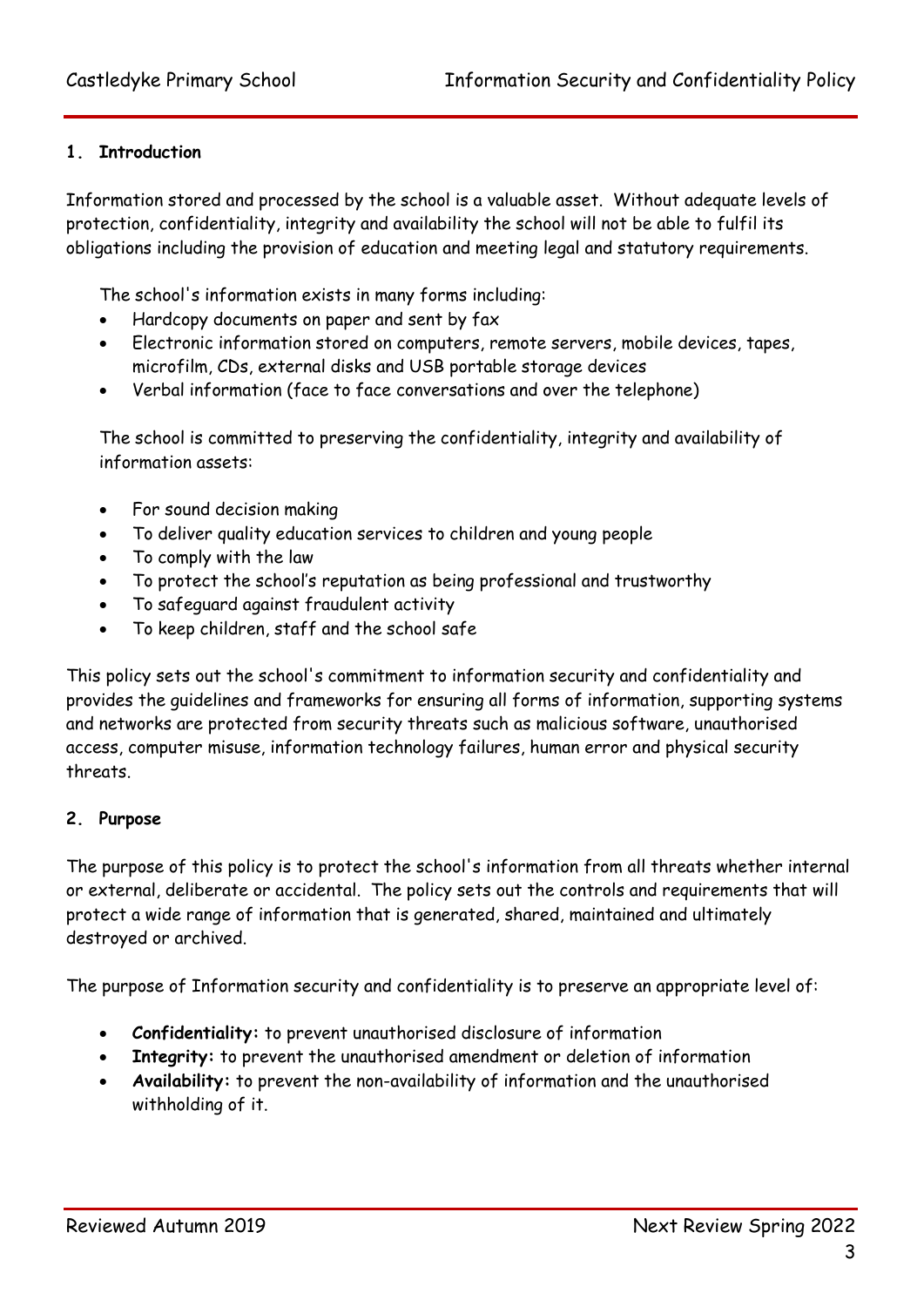#### **3. Scope**

This policy applies to all information assets held by the school irrespective of their form and covers all locations into which the school's information is taken and/or accessed.

The scope of this policy extends all schools where it has been adopted by the governing board and to:

- **Staff**
- Contractors, agencies and partner organisations operating on behalf of the school or on the school's premises.

#### **4. Legal Framework**

The school must comply with all relevant statutory UK and European Union legislation, including:

- Human Rights Act 1998
- Data Protection Act 1998
- Common law duty of confidence
- Computer Misuse Act 1990
- Regulation of Investigatory Powers Act 2000
- Telecommunications (Lawful Business Practice) Regulations 2000
- Waste Electrical and Electronic Equipment (WEEE) Directive

The requirement to comply with this legislation extends to all employees who are held personally accountable for any breaches of information security for which the School is responsible.

#### **5. Technical Compliance**

The Headteacher will ensure that information systems are checked regularly to ensure they are still protected by the most up to date security available.

#### **6. Linkages with other policies and procedures**

This policy is supported by other policies including the following:

- Request for Information Policy
- Records Management Policy
- School's Complaints Policy.

#### **7. Reporting structure**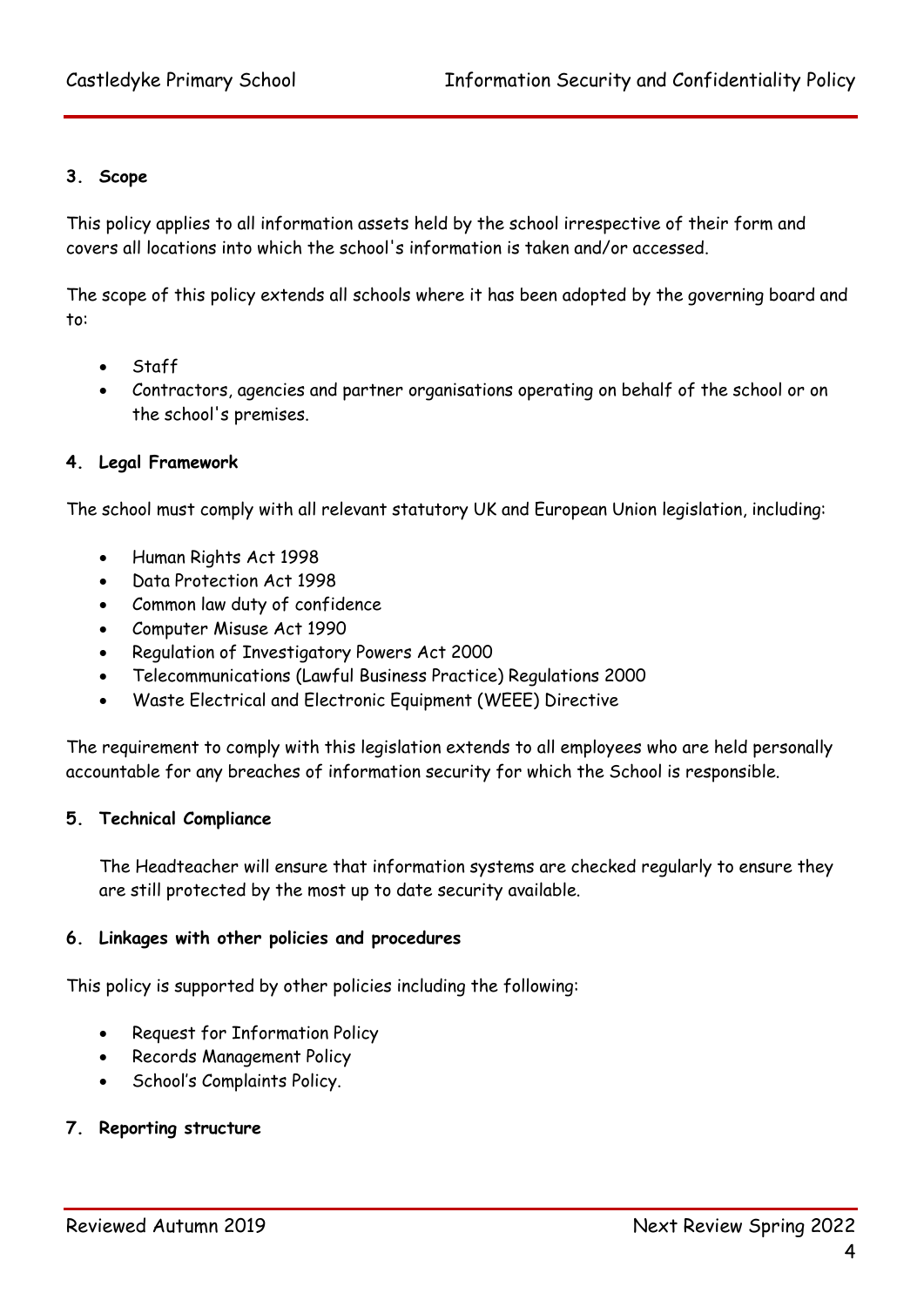The following are key information security and confidentiality roles:

- 1. The Headteacher is the senior responsible member of staff for information security/risk and leads the school's response by:
	- Fostering a culture for protecting and appropriately using information
	- Providing a focal point for managing information risks and Hincidents
	- Ensuring that all information assets and the records they contain are managed
	- Ensuring that employees have the appropriate level of access to the information they need and are familiar and compliant with their responsibilities under the Data Protection Act 1998.
	- Ensuring that risk assessments are carried out and appropriate controls implemented.
	- Ensuring that actual or potential security incidents are recognised and appropriate action taken to stop the incident, investigate and make changes where necessary.
	- Ensuring that contractors, partner organisations and third parties have appropriate and satisfactory systems and procedures in place and agreed terms and conditions consistent with this policy before doing business with the school.
	- Ensuring staff are regularly trained to an appropriate level and comply with this policy.
- 2. The deputy head deputises for the Headteacher.

#### **8. Data Protection Act 1998**

All organisations including schools that process (handle) personal information must comply with the eight principles of the Data Protection Act. Personal information is that which could identify someone either directly or by being combined with other easily accessible information. A summary of the principles is following:

Personal information should be:

- 1. Fairly and lawfully processed;
- 2. Obtained for specified purposes and not used for other incompatible purposes;
- 3. Adequate, relevant and not excessive;
- 4. Accurate and up to date;
- 5. Not kept for longer than necessary;
- 6. Processed in line with the rights of individuals;
- 7. Kept secure;
- 8. Not transferred to countries outside of the European Economic Area unless adequate protection is assured.

#### **9. Notification, Privacy Notices and Risk Assessments/Privacy Impact Assessments**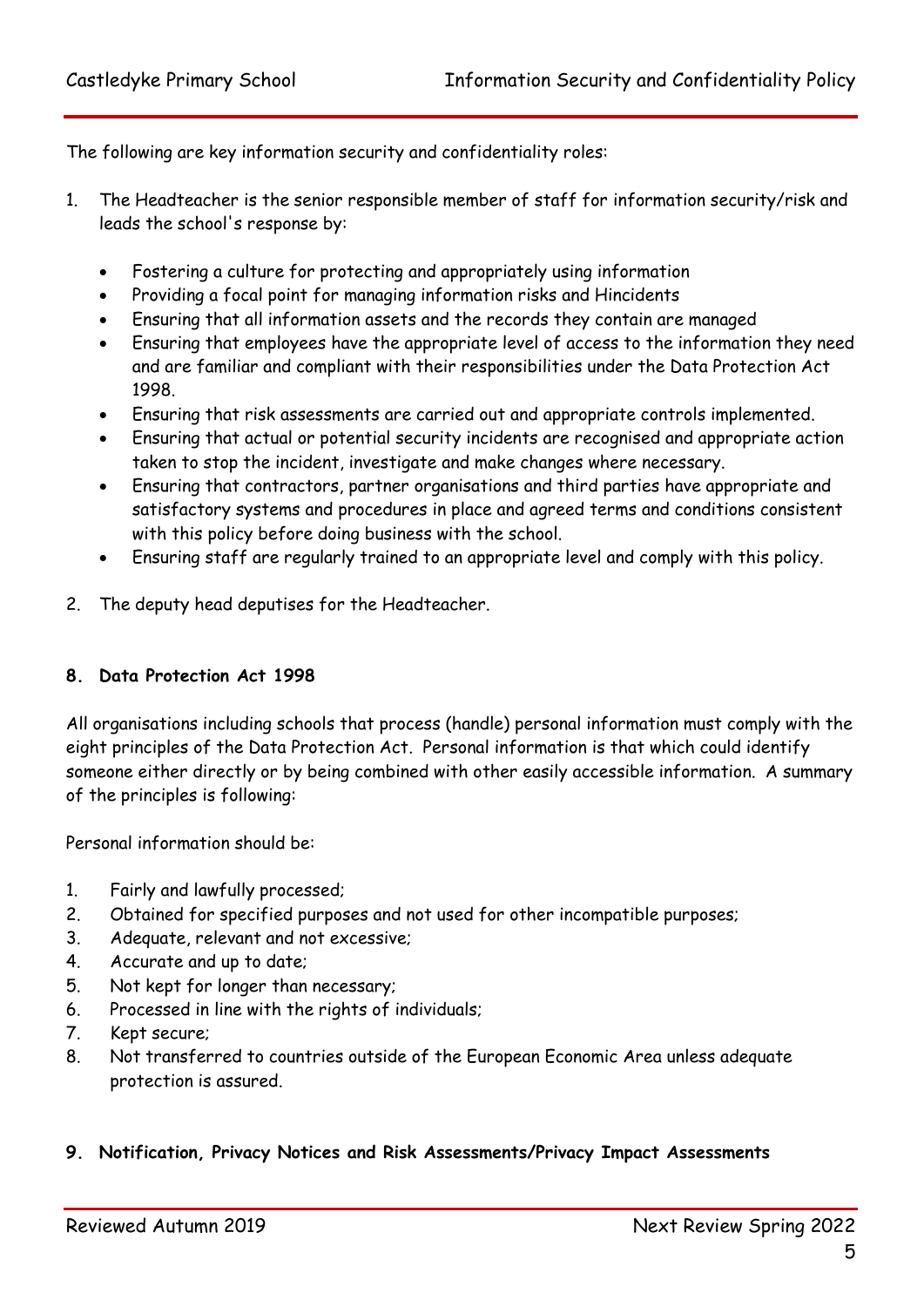The Information Commissioner's Office (ICO) is the regulator for the majority of information related legislation. Schools must notify the ICO of the purposes for which they are processing (handling) personal information. This is an annual requirement of the Data Protection Act 1998 and a set fee must be paid.

Schools must publish a Privacy Notice that explains why the school is collecting personal information, who will look after it and what will happen to it. Privacy notices will also be considered for publications, forms and leaflets issued by the school where the collection of personal information is involved.

Schools will ensure that information is accurate at the time of capture and that it is subsequently maintained to ensure accuracy, integrity and consistency. An annual risk assessment will be carried out by the school on all major information assets, such as IT systems, record storage facilities and processes to assess and record the risk to personal information. These will be documented along with any action required to reduce the risk to personal information. The same risk assessment will be carried out before the introduction of new systems and ways of working. These risk assessments are sometimes called Privacy Impact Assessments.

# **10. Security Incidents**

School employees will inform the Headteacher or an appointed deputy if they suspect there has been or might be a security incident that could result in the school's personal information being lost or seen by someone who should not see it.

The following are factors that may lead to a security incident:

- Negligence or human error;
- Unauthorised or inappropriate access, such as accessing information you are not permitted to see or using someone else's password;
- Loss or theft of information or equipment;
- Systems or equipment failure;
- Environmental factors, such as fire or flooding;
- Accessing information without a business reason to do so;
- Insufficient physical security;
- Insufficient access controls;
- Lack of training;
- Hacking;
- 'Blagging' or 'social engineering' in order to gain access to information.

The school will immediately investigate: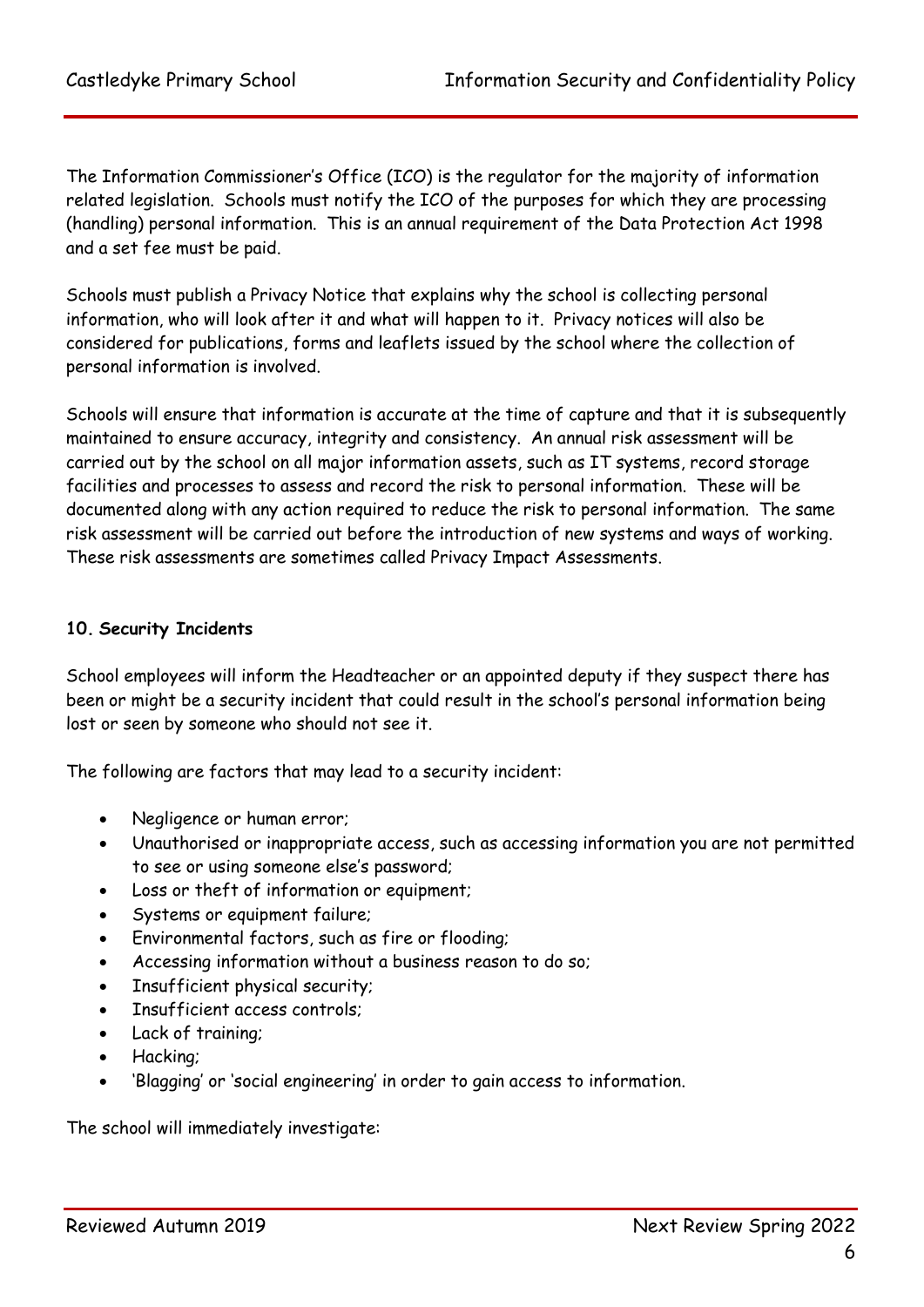- Speedily and efficiently;
- Consistently;
- Keeping damage to a minimum;
- To reduce the likelihood of a recurrence.

# **11. Key Policies and Procedures**

| Procedure               | <b>Summary</b>                                                         |
|-------------------------|------------------------------------------------------------------------|
| Home working / remote   | Any laptop or other device that is taken off school<br>$\bullet$       |
| working                 | premises must be encrypted.                                            |
|                         | All necessary precautions must be taken to ensure the<br>$\bullet$     |
|                         | security of hard copy information that is taken off                    |
|                         | school premises.                                                       |
|                         | All home working and remote working should be carried<br>$\bullet$     |
|                         | out in compliance with this policy and have the                        |
|                         | authorisation of the headteacher or deputy.                            |
| Procurement of services | Ensure that Data Protection and Freedom of<br>$\bullet$                |
|                         | Information requirements are clearly specified within                  |
|                         | the conditions of contract and service specification for               |
|                         | all relevant procured services.                                        |
|                         | Ensure that the pre-qualification/evaluation of<br>٠                   |
|                         | prospective suppliers includes where appropriate                       |
|                         | consideration of capability for ensuring Data Protection.              |
|                         | Ensure that due regard is given to Data Protection as<br>$\bullet$     |
|                         | part of contract monitoring and management.                            |
|                         | Consider the implications of sub-contracting and ensure<br>$\bullet$   |
|                         | that the above requirements are passed through the                     |
|                         | relevant supply chain.                                                 |
|                         | Ensure that third parties have adequate controls in place<br>$\bullet$ |
|                         | with regards to off site/remote storage of school                      |
|                         | information.                                                           |
| <b>Disposals</b>        | To comply with the Waste Electrical and Electronic<br>$\bullet$        |
|                         | Equipment (WEEE) Directive and ensure that sensitive                   |
|                         | data is not accidentally released.                                     |
|                         | When disposing of any sensitive and confidential                       |
|                         | information use an approved confidential waste                         |
|                         | contractor or another secure method of disposal, such                  |
|                         | as cross-cut shredding.                                                |
|                         | If working at home be aware of the need to comply with<br>$\bullet$    |
|                         | the above disposal methods. If no secure disposal                      |
|                         | methods are available, sensitive information should be                 |
|                         | transported to the school for secure disposal.                         |
|                         |                                                                        |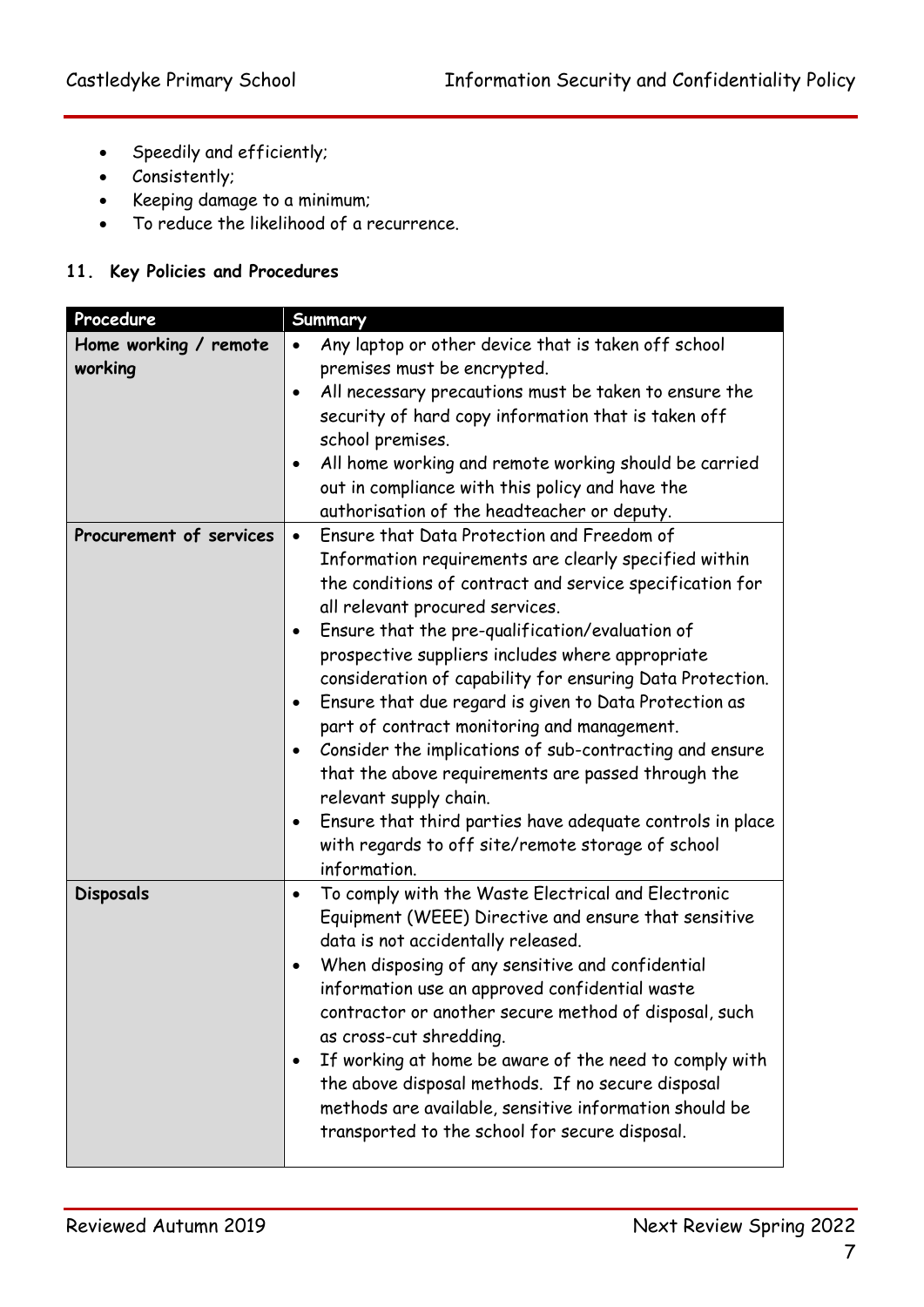| Procedure                   | Summary                                                               |
|-----------------------------|-----------------------------------------------------------------------|
|                             | It is important to keep the waste in a secure place until             |
|                             | it can be collected for secure disposal or cross-cut                  |
|                             | shredded. Never put sensitive and confidential waste in               |
|                             | any normal waste bins.                                                |
| <b>Systems and Software</b> | All school information processing systems must be<br>$\bullet$        |
|                             | formally authorised by the Headteacher. User access to                |
|                             | systems must be adequately controlled using unique                    |
|                             | complex passwords and appropriate access rights. User                 |
|                             | access rights must be regularly reviewed to ensure they               |
|                             | are still appropriate.                                                |
|                             | Users are responsible for keeping their passwords<br>٠                |
|                             | confidential at all times, and must not disclose passwords            |
|                             | to anyone, including their managers. Written down                     |
|                             | passwords shall be discouraged, unless documentation is               |
|                             | completely inaccessible to other persons. Weak                        |
|                             | passwords must not be used.                                           |
|                             | Users must not attempt to access systems or records<br>٠              |
|                             | within systems which they have not been formally                      |
|                             | authorised to access.                                                 |
|                             | Users must not bypass, disable or subvert system<br>٠                 |
|                             | security controls.                                                    |
|                             | Unauthorised equipment must not be connected to the<br>$\bullet$      |
|                             | school's network.                                                     |
|                             | Computer systems and software must only be used for<br>$\bullet$      |
|                             | purposes for which they are designated.                               |
|                             | USB ports should be restricted and only permit the use<br>$\bullet$   |
|                             | of approved and encrypted devices or accessories such                 |
|                             | as mice and chargers.                                                 |
|                             | Software must only be used in compliance with the                     |
|                             | terms of any contractual or licence agreements.                       |
|                             | The school will have sole ownership and copyright of all<br>$\bullet$ |
|                             | programs and data it has developed, unless prior written              |
|                             | consent has been given otherwise.                                     |
|                             | Deliberate unauthorised access to, copying, alteration or<br>٠        |
|                             | interference with computer programs or data is strictly               |
|                             | forbidden.                                                            |
|                             | All staff with IT access must undergo the school's<br>$\bullet$       |
|                             | Information Security training package and this must be                |
|                             | part of the induction process for new staff.                          |
|                             | Managers must ensure that when any staff leaves, all                  |
|                             | school equipment and access codes or keys are returned.               |
|                             | Access to IT systems must be removed.                                 |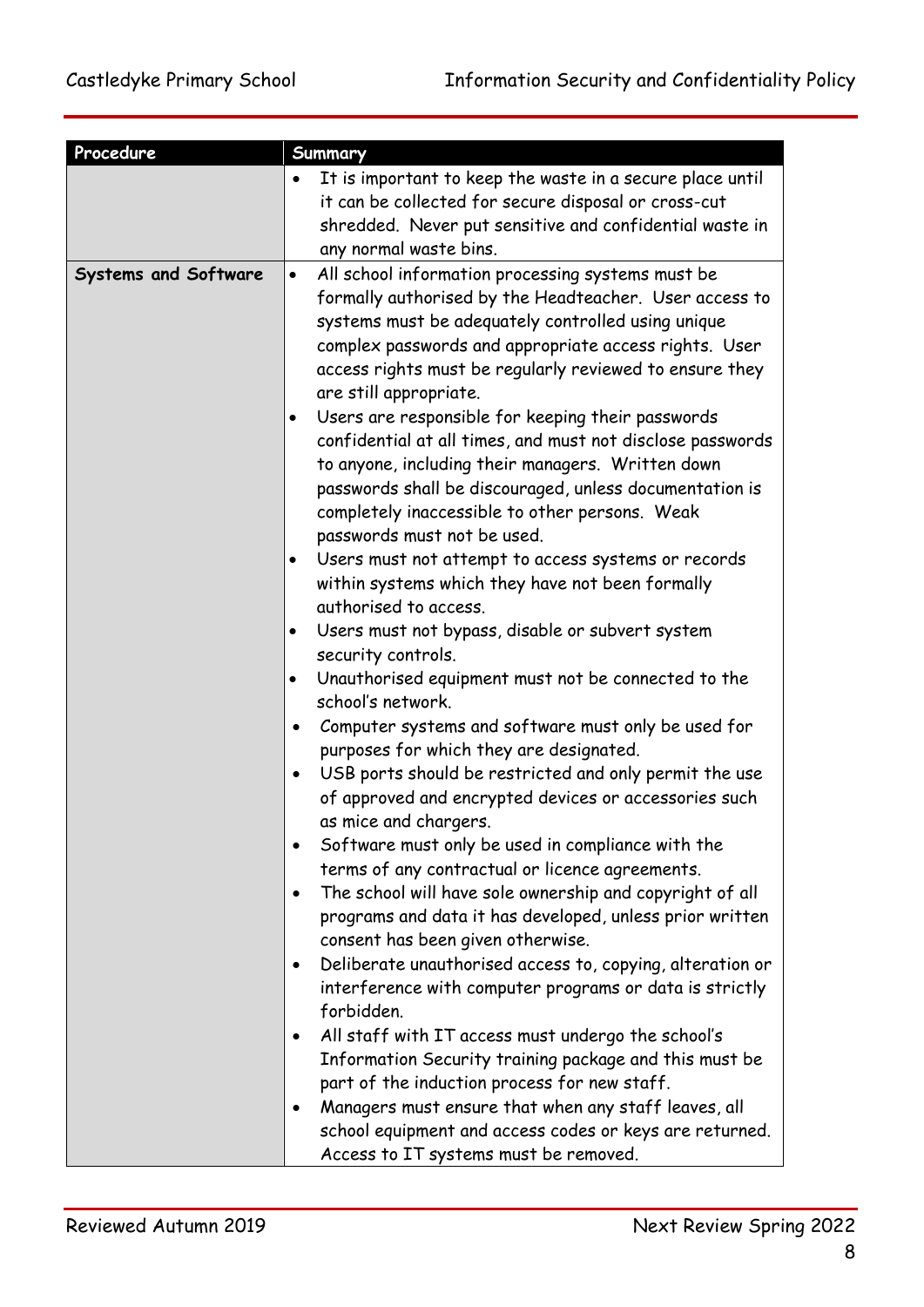| Procedure                   | Summary                                                                                  |
|-----------------------------|------------------------------------------------------------------------------------------|
|                             | All users must inform the headteacher or deputy if they                                  |
|                             | detect, suspect or witness an incident which may be a                                    |
|                             | breach of security.                                                                      |
|                             | All users must be aware that the network is monitored.                                   |
| <b>Information Handling</b> | Storage                                                                                  |
|                             | Information must not be put at risk of damage or theft,                                  |
|                             | and must be stored securely and access allowed only to                                   |
|                             | those who need, it for legitimate purposes and in                                        |
|                             | accordance with the Data Protection Act 1998. For                                        |
|                             | example:                                                                                 |
|                             | Records should be stored in secure buildings with<br>$\circ$                             |
|                             | access controls to the building, specific floors                                         |
|                             | and individual offices.                                                                  |
|                             | The location of any stored records should be<br>$\circ$                                  |
|                             | sited to avoid unauthorised access, damage, theft                                        |
|                             | and interference.                                                                        |
|                             | Stored records must not be removed or moved to<br>$\circ$                                |
|                             | another location without authorisation from the                                          |
|                             | headteacher or deputy.                                                                   |
|                             | Electronic information must to be stored on the<br>$\circ$                               |
|                             | school network unless alternative storage (e.g.                                          |
|                             | Cloud) is authorised.                                                                    |
|                             | Communication                                                                            |
|                             | Extra care should be taken when printing sensitive                                       |
|                             | information or sending/receiving faxes. When sending                                     |
|                             | sensitive information a test fax should be sent prior to                                 |
|                             | sending the information. Print release security controls                                 |
|                             | will be used whenever possible but in any areas without                                  |
|                             | multi-functional devices ensure printed sensitive<br>information is not left unattended. |
|                             | Voicemail may contain personal and sensitive information                                 |
|                             | and therefore passwords should be kept secure.                                           |
|                             | File Sharing products or 'apps' that are not approved by<br>٠                            |
|                             | IT Services must not be used for council business.                                       |
|                             | <u>Portable hardware including laptops, mobile devices &amp;</u>                         |
|                             | tablets                                                                                  |
|                             | Equipment taken off site must be locked away and kept                                    |
|                             | out of sight when left unattended.                                                       |
|                             | Users shall ensure that unauthorised persons are not<br>$\bullet$                        |
|                             | able to view school's information on portable devices and                                |
|                             | shall protect access by locking computers when                                           |
|                             | unattended.                                                                              |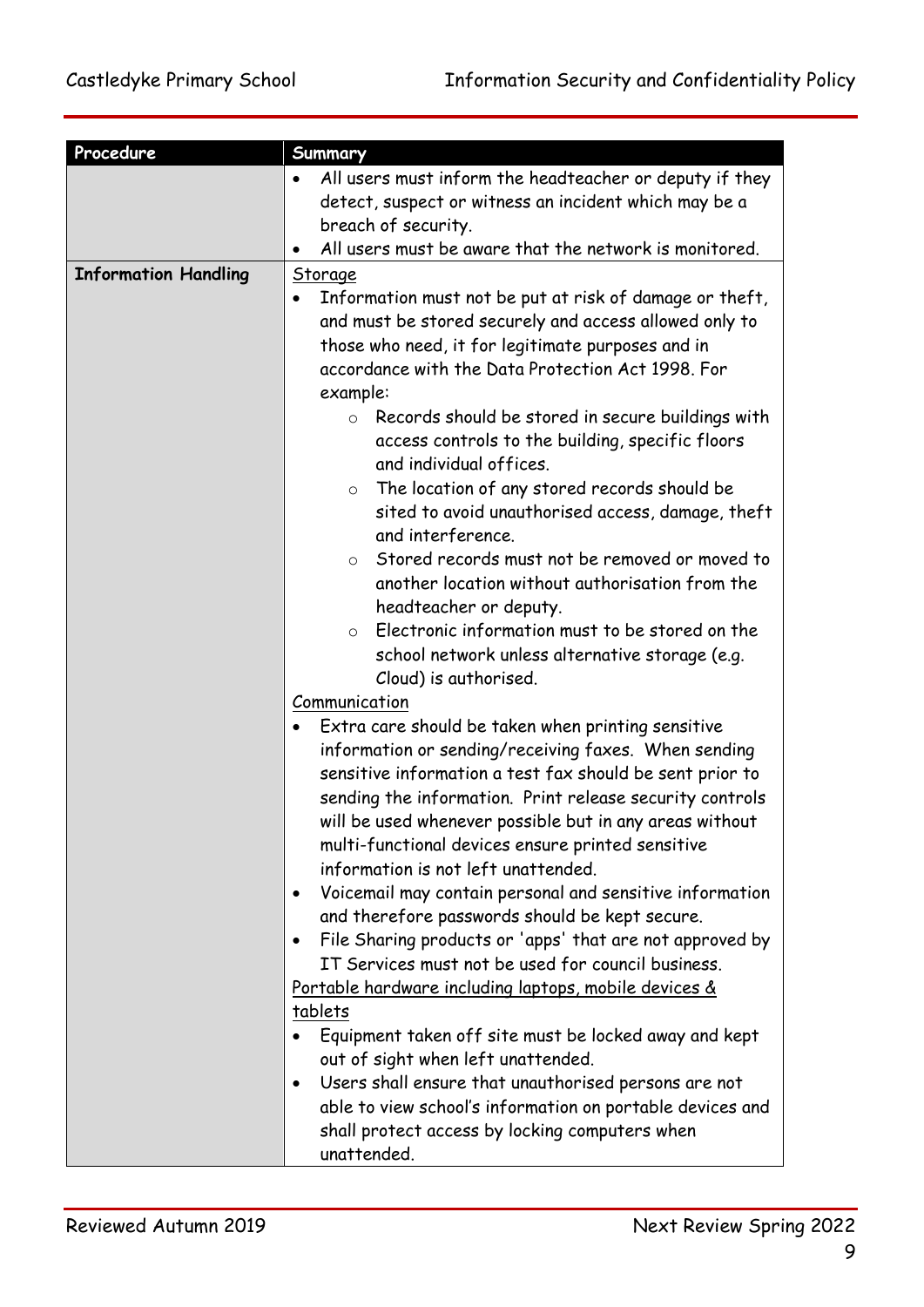| Procedure | Summary                                                                                                                                                                                                                                                                                                                                                  |
|-----------|----------------------------------------------------------------------------------------------------------------------------------------------------------------------------------------------------------------------------------------------------------------------------------------------------------------------------------------------------------|
|           | Records Management<br>Records are a key resource for the effective operation<br>and accountability of the council. It is also recognised<br>that some records will over time become of historical<br>value and need to be identified and preserved<br>accordingly.                                                                                       |
|           | Hardcopy records that do not need day to day access<br>$\bullet$<br>should be stored away from the immediate workplace.<br>Any hard copy or electronic records temporarily stored<br>$\bullet$<br>away from the usual storage location must be returned<br>there as soon as is practicable.                                                              |
|           | Removable media<br>To prevent data loss the use of any removal media must<br>be approved by the Headteacher or deputy with a strong<br>business case for use.<br>Staff must only use mobile media to store or transfer<br>$\bullet$                                                                                                                      |
|           | personal and sensitive council information if there is no<br>other more secure means available e.g. Government<br>secure GCSx email.<br>Only media with a sufficient level of encryption may be<br>$\bullet$                                                                                                                                             |
|           | used to temporarily hold personal and sensitive school<br>information.<br><u>Office/desk security</u>                                                                                                                                                                                                                                                    |
|           | Staff should maintain a clear desk policy and ensure that<br>all personal and sensitive information is kept secure:<br>To minimise the risk of mixing up information and<br>accidentally releasing it to someone who should<br>not see it only information relating to the current<br>task should be on the working area of the desk at<br>any one time. |
|           | Personal and sensitive information including phone<br>$\circ$<br>numbers, passwords, financial records, notes on<br>meeting times, places and subjects must not be<br>left unattended                                                                                                                                                                    |
|           | Mobile phones can contain sensitive personal<br>$\circ$<br>information and have their call histories<br>compromised and therefore should be kept<br>secure using a pin number and/or passcode at all<br>times and not left unattended                                                                                                                    |